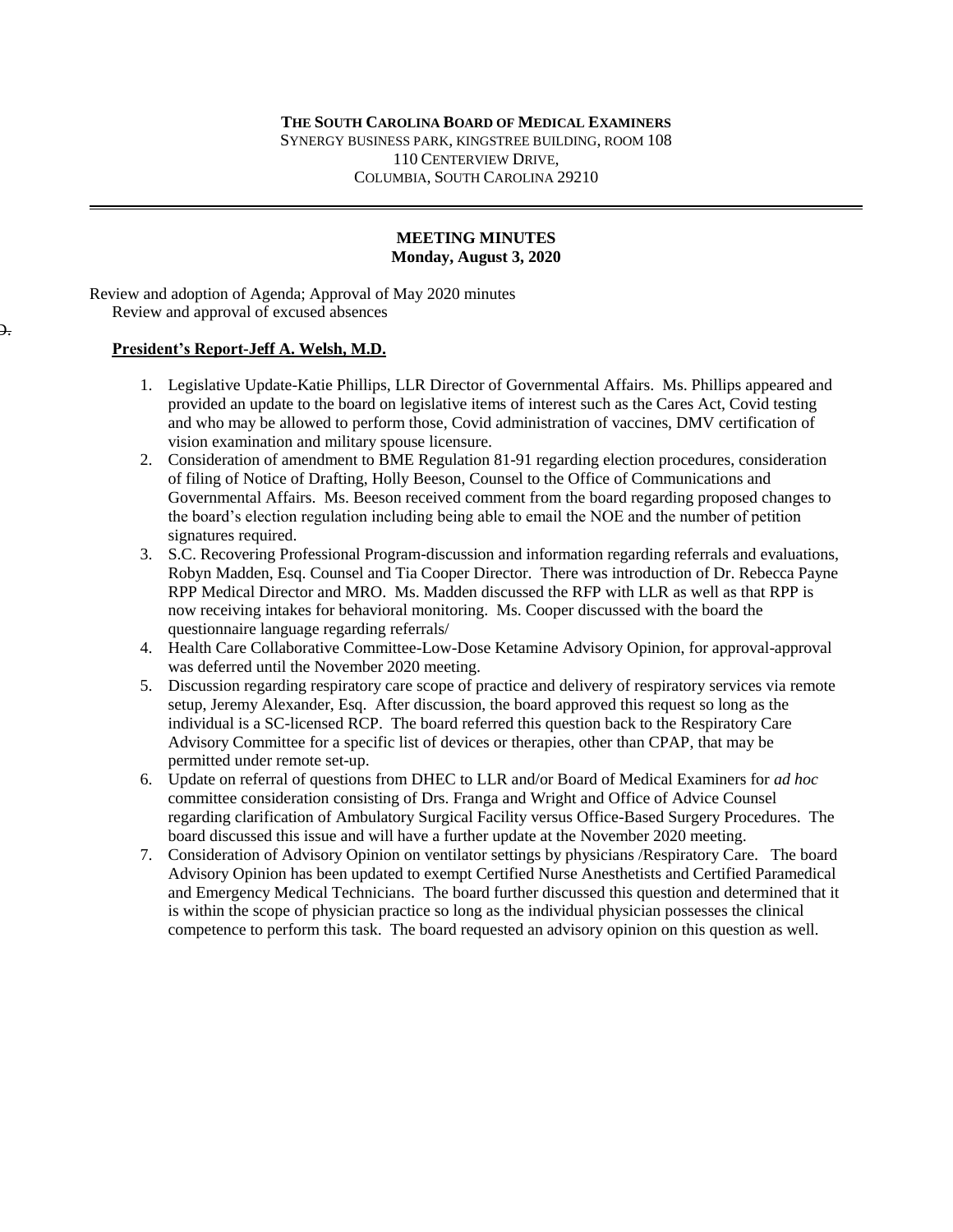#### **Administrator's Report – Sheridon Spoon, Administrator**

- 1. Physician Assistant Advisory Committee-After discussion the board approved the proceedings of the July 2020 PAAC including the membership of William E. O' Quinn, MD and Derek T. Roper, PA. Motion Dr. Schabel. Second Dr. Chow. Motion carried.
- 2. Respiratory Care Practitioner Advisory Committee- After discussion the board approved the proceedings of the July 2020 RCP Advisory Committee. Motion Dr. Wright. Second Dr. Schabel. Motion carried.
- 3. Acupuncture Advisory Committee- After discussion the board approved the Acupuncture Advisory Committee licensure approvals.
- 4. Anesthesiologist's Assistant Committee- After discussion the board approved the Anesthesiologist's Assistant Committee licensure approvals.
- 5. Update on Emergency Licensing- Since March 13, 2020, there have been 303 physician, 23 Physician Assistants, 38 Respiratory Care Practitioners, 78 Registered Nurses,8 LPNs, and 81 APRN. Emergency licenses issued.

### **SOROUR, Hani M., M.D., 2017-120, Panel Report and Recommendations**

The Panel Report and Recommendations is adopted. Respondent has not violated the Medical Practice Act. Motion Dr. Schabel. Second Dr. Franga. Motion carried.

# **POTTER, Benjamin, M.D., Request to prescribe controlled substances via telemedicine, [telepsychiatry]** Request is granted. Motion Dr. Chow. Second Dr. Dilts. Motion carried.

#### **Petition for release from terms and conditions [closed hearing]**

The prior order is amended to remove the quarterly reports from the treating physician requirement but to retain the part of the prior motion that required reporting by any employer of complaints against the physician within 14 days and admonishment by the Board that any complaints may serve as a basis for further action. Motion Dr. Schabel. Second Dr. Cook. Motion carried.

#### **2019-396, MOA [closed hearing]**

The MOA is accepted. Respondent has violated the Medical Practice Act. Private Reprimand. Imposition of investigative costs. Maintain RPP compliance. Respondent may not petition the Board for release from the RPP contract for a period of five years. Respondent must work according to the Pavilion recommendations. Motion Dr. Schabel. Second Dr. Dilts. Motion carried.

# **SLIGAR, Jaclyn L., M.D. Request to prescribe controlled substances via telemedicine**

Request is granted. Motion Dr. Wright. Second Dr. Chow. Motion carried.

### **SIKOREVICH, Steve, M.D., Applicant for Licensure**

Approved for licensure without condition. Motion Dr. Welsh. Second Dr. Schabel. Motion carried.

### **BAULE, Raymond M., M.D., Applicant for Licensure**

Approved for licensure without condition. Motion Dr. Cook. Second Dr. Dilts. Motion carried.

### **GOSIS, Julia G., M.D., Applicant for Licensure**

Approved for licensure without condition. Motion Dr. Schabel. Second Dr. Wright. Motion carried.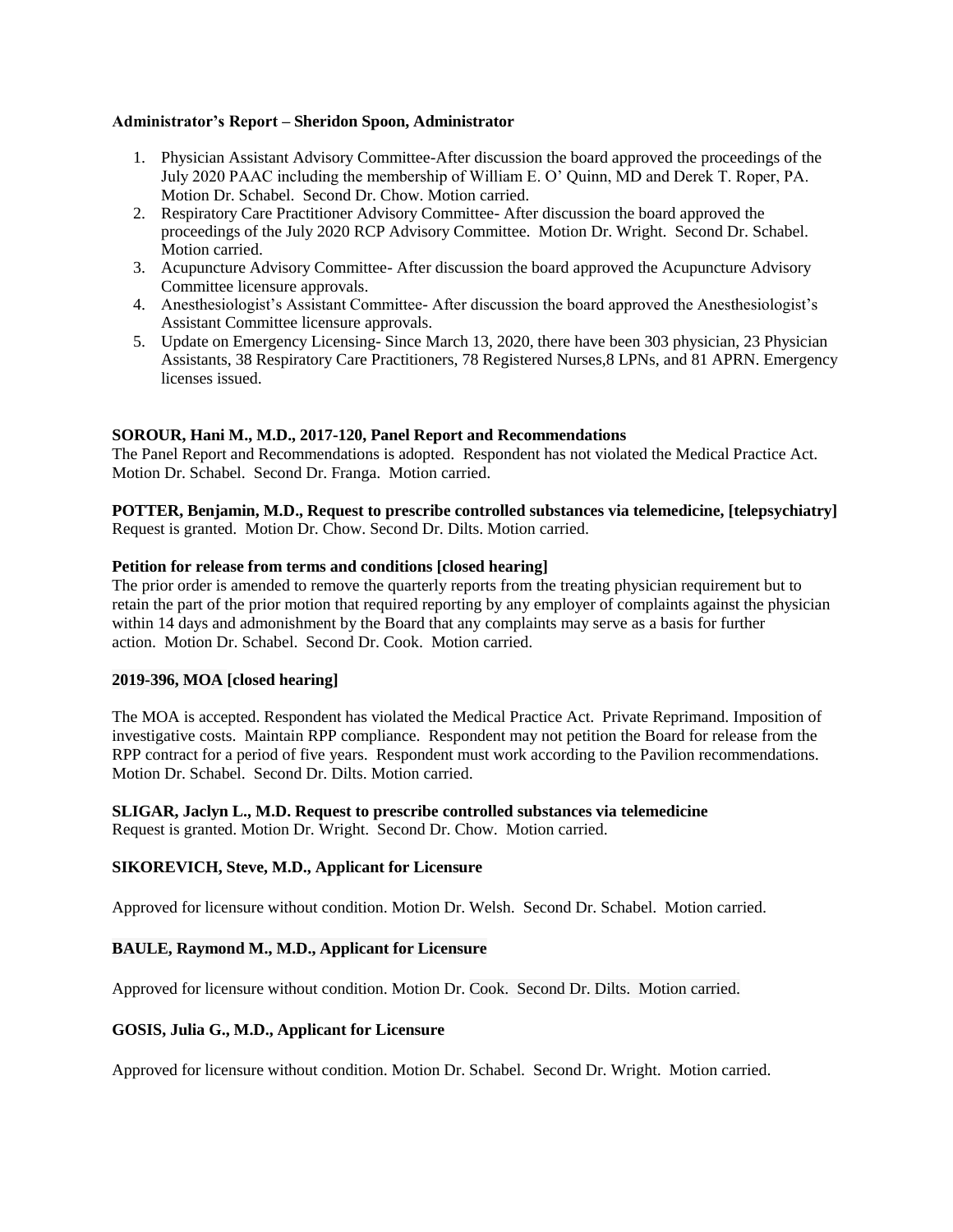# **2017-625, MOA [closed hearing]**

The MOA is accepted. Respondent has violated the Medical Practice Act.

Private reprimand. Investigative costs of the Board's investigation. Recordkeeping course approved by the Board to be completed within the next six months. Motion Dr. Schabel. Second Dr. Dilts. Motion carried.

# **ADKINS, Sherlonda T., P.A., Request to prescribe controlled substances via telemedicine.**

Follow-up appearance from February 2020 meeting, ADKINS, Sherlonda T., P.A. and LOPEZ, Steven G., M.D., supervising physician

Request to prescribe controlled substances via telemedicine is granted with respect to both licensees. Motion Dr. Wright. Second Dr. Cook. Motion carried.

*Public Comment Recess*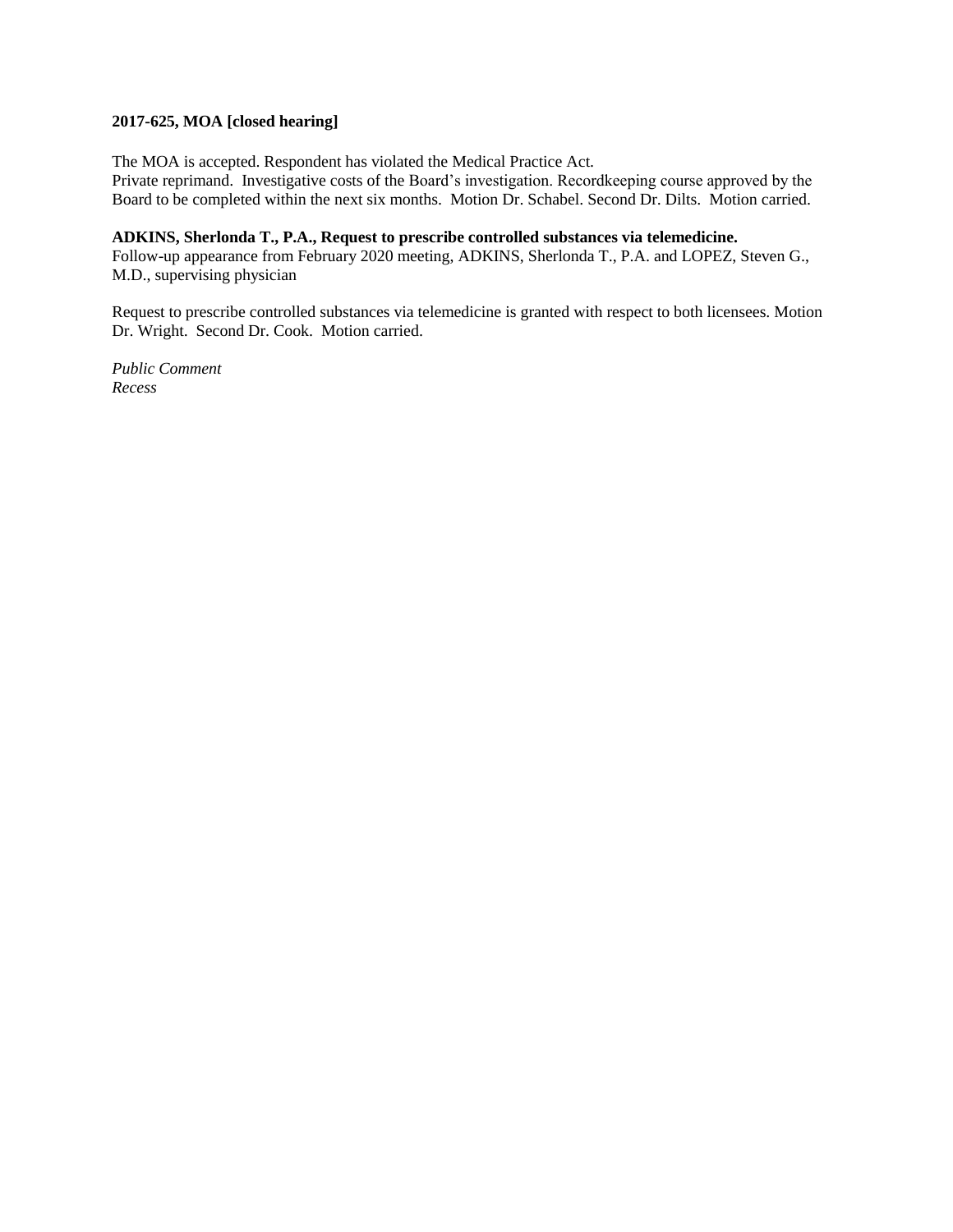# **MEETING MINUTES Tuesday, August 4, 2020**

Office of Disciplinary Counsel and Office of Investigations and Enforcement Report [Closed Session] Pat Hanks, Office of Disciplinary Counsel, Gregg Hinson, Office of Investigations and Enforcement Discussion: Use of Consent Agreements for disciplinary cases, Pat Hanks, Office of Disciplinary Counsel

In addition to presentation of the case statistics and training received by OIE staff, Mr. Hinson presented 25 Dismissals, 15 Letters of Caution and 3 Formal Complaints.

Motion to accept Dismissals-Motion by Dr. Januchowski. Second by Dr. Wright. Motion carried. Motion to accept Letters of Caution- Motion by Dr. Franga. Second by Dr. Wright. Motion carried. Motion to accept Formal Complaints- Motion by Dr. Dilts. Second by Dr. Januchowski. Motion carried.

Discussion: Use of Consent Agreements for disciplinary cases, Pat Hanks, Office of Disciplinary Counsel Mr. Hanks made a presentation on the various uses of Consent Agreements by the Board. After discussion, the board agreed to engage in more discussion on this idea at a later meeting.

# **2016-480, MOA**

The MOA is accepted. Respondent has violated the Medical Practice Act. Private reprimand. Investigative costs of \$400. Motion Dr. Schabel. Second Dr. Franga. Motion carried.

# **O'KELLY, Peter P., M.D., 2017-402 MOA**

The MOA is accepted. Respondent has violated the Medical Practice Act. Public reprimand. Investigative Costs. Take a recordkeeping course approved by the Board within 6 months. Motion Dr.Schabel. Second Dr.Wright. Motion carried.

# **MYERS, Barnwell R., M.D., 2016-177, Panel Report and Recommendations [closed hearing]**

The Panel Hearing Report and Recommendations is adopted. Respondent has violated the Medical Practice Act. Public reprimand. Respondent must complete two courses: one on narcotic prescribing, and a second on recordkeeping, both approved by the Board in the next six months. Motion Dr.Schabel. Second Dr. Howell. Motion carried.

### **2019-198 MOA [closed hearing]**

The MOA is accepted. Respondent has violated the Medical Practice Act. Private reprimand. Respondent must enroll in RPP for a period of at least five years. Motion Dr. Schabel. Second Dr. Chow. Motion carried.

# **DANIELS, Brandon L, M.D., Petition for release from terms and conditions, 2015-133 [closed hearing]**

Petition to return license to active, unrestricted status granted. Motion Dr. Schabel. Second Dr. Januchowski. Motion carried.

### **Request to prescribe ED medications and Testosterone via telemedicine**

John P. Short, D.O. of Chapin, S.C., and Brian Harbison, P.A. Request denied. Motion Dr. Schabel. Second Dr. Howell. Motion carried.